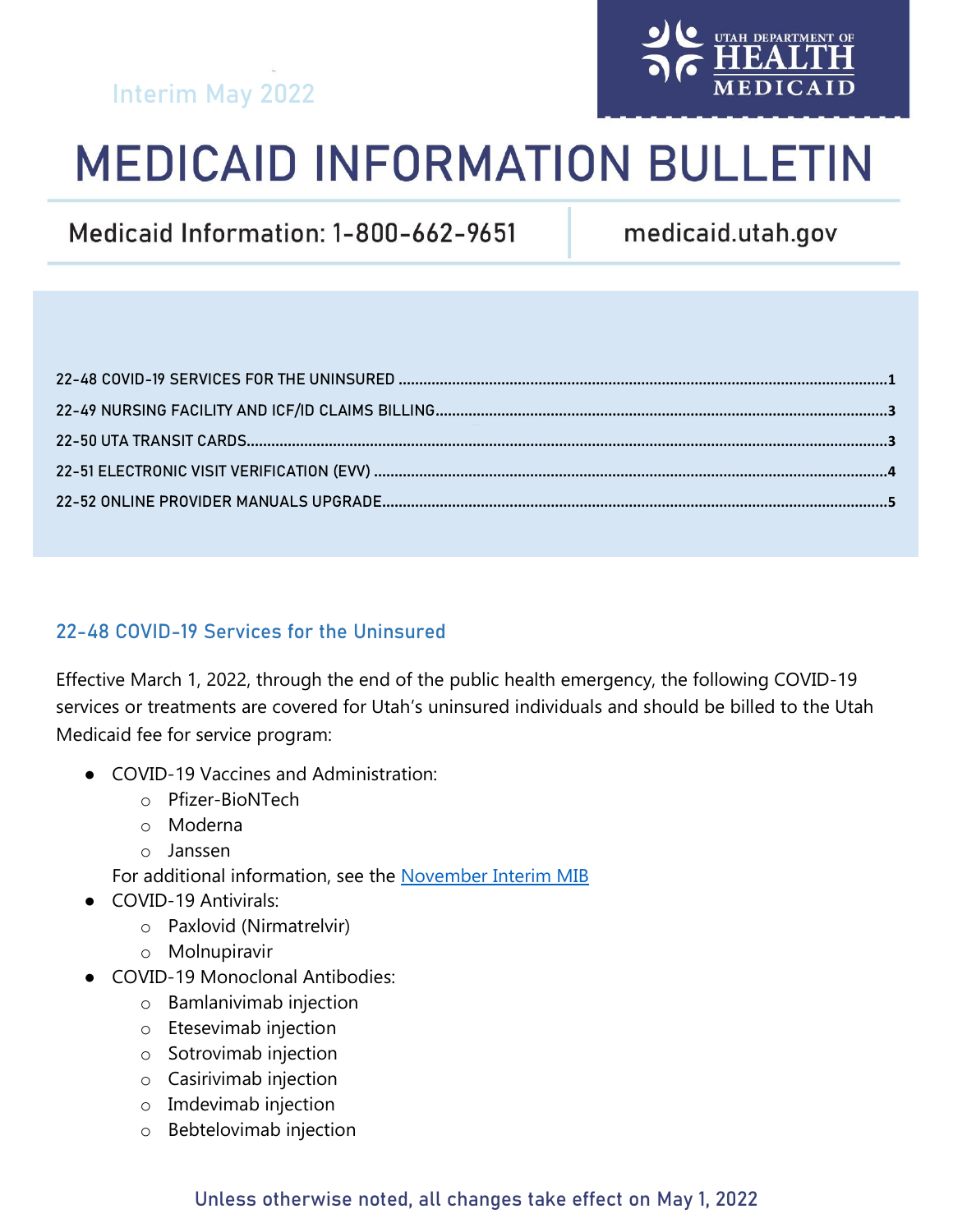This coverage is in addition to COVID-19 diagnostic testing and testing-related services which has been covered for uninsured individuals since June 1, 2020. Covered services include COVID-19 testing, as well as serological tests to determine the presence of the virus antibodies. Related services covered include the administration of the test and evaluations related to testing, such as x-rays.

Covered testing services also include FDA-approved at-home COVID-19 testing products. Covered at-home COVID-19 testing products include those tests where a specimen is collected at home and then sent to a clinical laboratory, or other certified testing site for testing, in addition to those entirely performed at home. Members can get at-home COVID-19 tests, or home collection test kits, via prescriptions at pharmacies through the Medicaid point-of-sale system. Members are limited to eight per month.

Uninsured individuals are eligible for the COVID-19 uninsured coverage without regard to income or assets. To qualify, an individual must be uninsured and meet citizenship and Utah residency requirements. Individuals are considered uninsured if they are not enrolled in another federal health care program, such as Medicare or Veterans Health Administration coverage, or a commercial group or individual health plan.

Individuals may apply online at [https://medicaid.utah.gov/covid-19-uninsured-testing-coverage/.](https://medicaid.utah.gov/covid-19-uninsured-testing-coverage/) A representative from the Utah Department of Health (UDOH) will determine eligibility. A decision will be made within 2-3 business days and the individual will receive notification of the decision. If approved, coverage begins on the first day of the application month. The individual will receive a Medicaid card within a few days of the approval. The application also serves as a full Medicaid and/or Children's Health Insurance Program (CHIP) application, unless the person opts-out. It may take up to 30 days for a decision to be made. If the individual does not qualify for Medicaid or CHIP, the COVID-19 uninsured coverage will continue until the last day of the month in which the public health emergency ends. If the individual qualifies for Medicaid or CHIP, the individual will receive enhanced medical coverage through a regular Medicaid or CHIP program, which includes COVID-19 testing and treatment.

For current billing guidance, please visit [https://medicaid.utah.gov/covid-19/.](https://medicaid.utah.gov/covid-19/)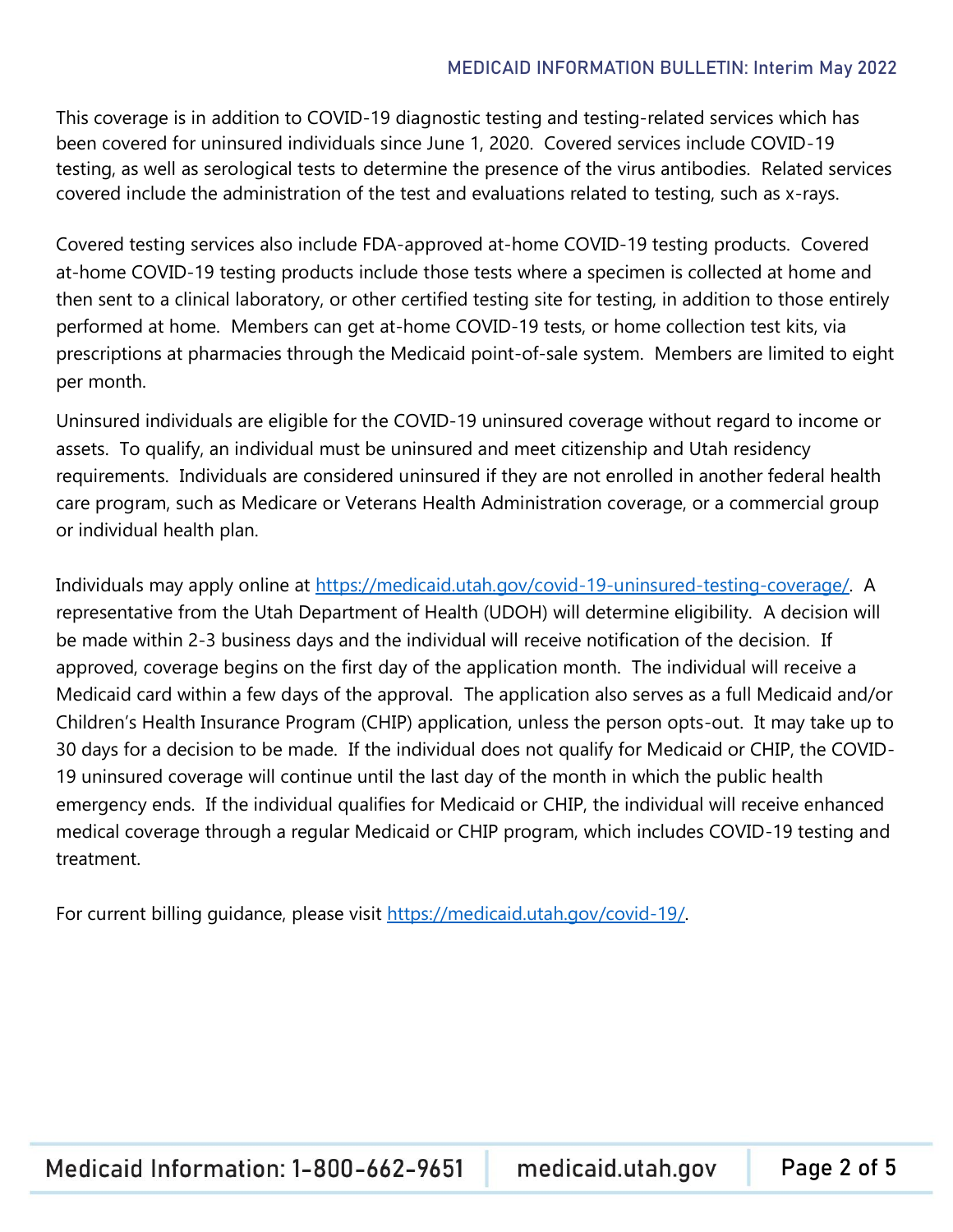#### <span id="page-2-0"></span>22-49 Nursing Facility and ICF/ID Claims Billing

As a reminder, nursing facilities and ICF/IDs should not be billing a single date of service at the line level for room and board revenue codes. The line date of service must be a range of dates if billing more than one unit/day for room and board revenue codes. When billing electronically, the date(s) of service can be submitted at the header. It is not necessary to report line date(s) of service, unless it is different from the header date(s) of service.

#### <span id="page-2-1"></span>22-50 UTA Transit Cards

The Utah Transit Authority (UTA) has been a Non-Emergency Medical Transportation (NEMT) option for Medicaid members for several years. Effective July 1, 2022, UTA will no longer accept paper punch passes, and will instead accept an electronic UTA Transit Card issued by Medicaid. Medicaid will be issuing UTA Transit Cards to all qualifying members who currently have a UTA paper punch pass and qualifying members who request an electronic UTA Transit Card up until June 24, 2022.

Members who need a UTA Transit Card after this date will be able to request one on MyBenefits [\(https://mybenefits.utah.gov\)](https://mybenefits.utah.gov/), or by calling a Health Program Representative (HPR) at 1-844-238-3091. It is important to note that with the switch from paper passes to cards, members will not be receiving a new card each month. Instead, members will use the same UTA Transit Card for as long as they are eligible for Traditional Medicaid. As such, it is important that this card is not lost, stolen, or damaged.

UTA Transit Cards may only be used for medically necessary appointments with Medicaid providers and will grant members access to local bus, TRAX, and streetcar routes. UTA Transit Cards are available for Traditional Medicaid members who live within the service areas of UTA and who do not have access to a working, personal vehicle. Medicaid members are limited to 30 rides per month.

Children 5 years of age or younger do not need a UTA Transit Card to use UTA services. \*Parents or legal guardians of children age 17 and younger are eligible for a UTA Transit Card in order to ride with their children. There will be a limit of two parent/guardian cards per household.

Members who require assistance during transportation for medical reasons may be authorized to have an attendant.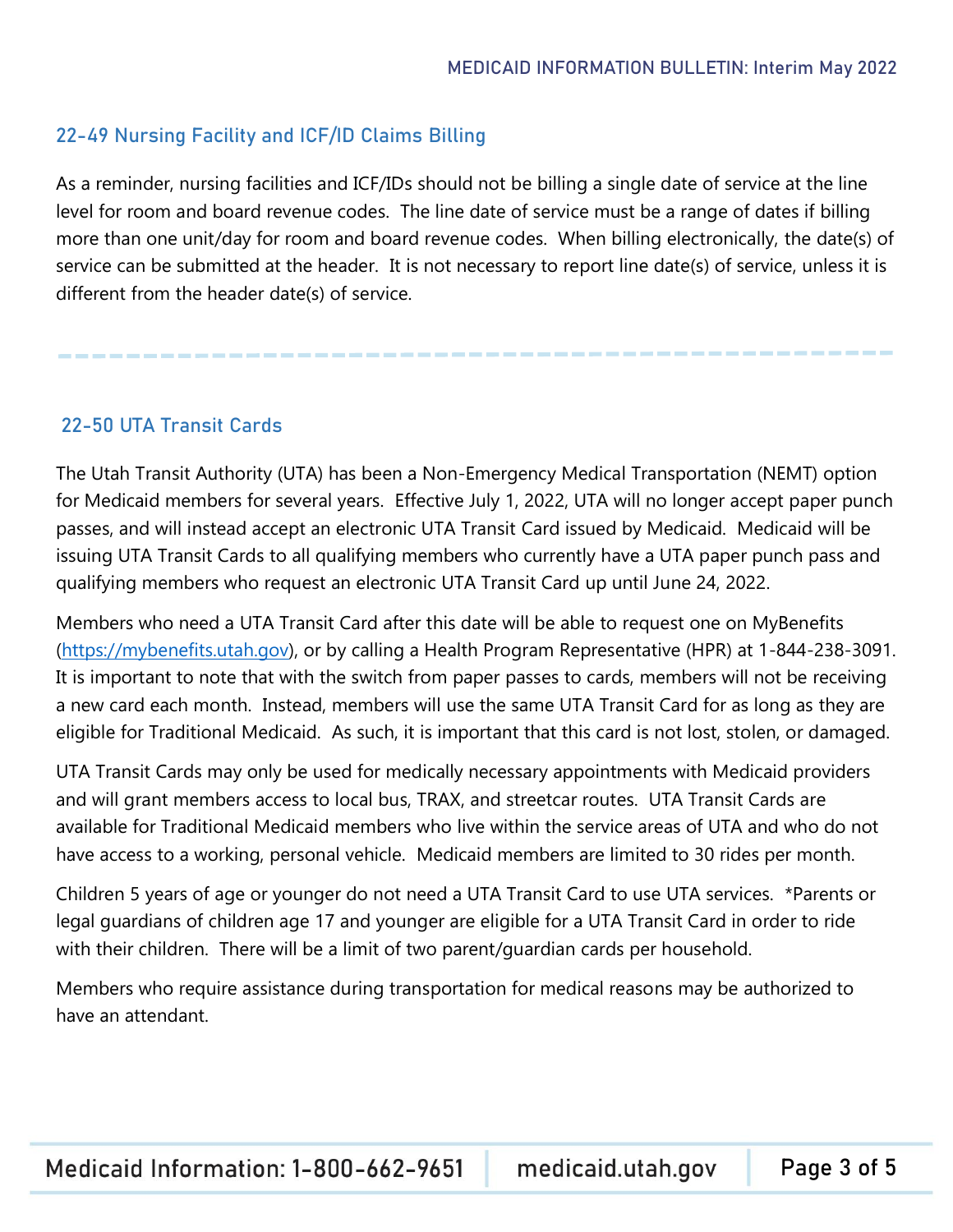- Attendants do not need cards as long as they are accompanying a member who is authorized to have an attendant.
- Members who are authorized to have an attendant will have that designated on their UTA Transit Card with the words, "Attendant: yes".
- Only one attendant is allowed to ride with a member at any given time. A second attendant would be required to pay their own UTA fare.
- Attendants riding alone, without a member, must pay their own UTA fare.
- \*If a member is 5 years of age or younger, and has a disability that qualifies them for an attendant, they will be eligible to receive a UTA Transit Card which will allow an attendant to ride with the member. Note that children 5 years of age or younger otherwise do not need a UTA Transit Card to use UTA services.

## <span id="page-3-0"></span>22-51 Electronic Visit Verification (EVV)

The Centers for Medicare and Medicaid Services (CMS) requires state Medicaid agencies and their enrolled home health care services providers to come into compliance with federal regulations for Electronic Visit Verification (EVV) by January 1, 2023. Failure to do so will result in loss of federal funds for Medicaid.

In ord[e](https://docs.google.com/forms/d/e/1FAIpQLSekn8qVcsMI_7B0jfyM3sbBh7KRjDDxsajfF_ErkVEUeHDSVg/viewform)r to demonstrate [EVV](https://docs.google.com/forms/d/e/1FAIpQLSekn8qVcsMI_7B0jfyM3sbBh7KRjDDxsajfF_ErkVEUeHDSVg/viewform) compliance, Utah Medicaid requires that providers complete the EVV [Readiness Survey](https://docs.google.com/forms/d/e/1FAIpQLSekn8qVcsMI_7B0jfyM3sbBh7KRjDDxsajfF_ErkVEUeHDSVg/viewform) in its entirety by June 6, 2022. The survey is intended to verify EVV readiness and allow for time to train and test data transmission methods.

Because non-compliance with EVV requirements results in a decrease in the amount of federal Medicaid funding the State receives, beginning September 1, 2022, Utah Medicaid will withhold payments to providers who fail to complete the survey. Additionally, if a provider has still not come into compliance with EVV requirements by January 1, 2023, the provider will no longer be eligible to perform Medicaid home health care services and may ultimately be disenrolled.

To access EVV requirements, user guides, and technical information, please visit the website a[t](%20) [https://medicaid.utah.gov/evv.](https://medicaid.utah.gov/evv) Additional questions regarding EVV may be sent to [dmhf\\_evv@utah.gov.](mailto:dmhf_evv@utah.gov)